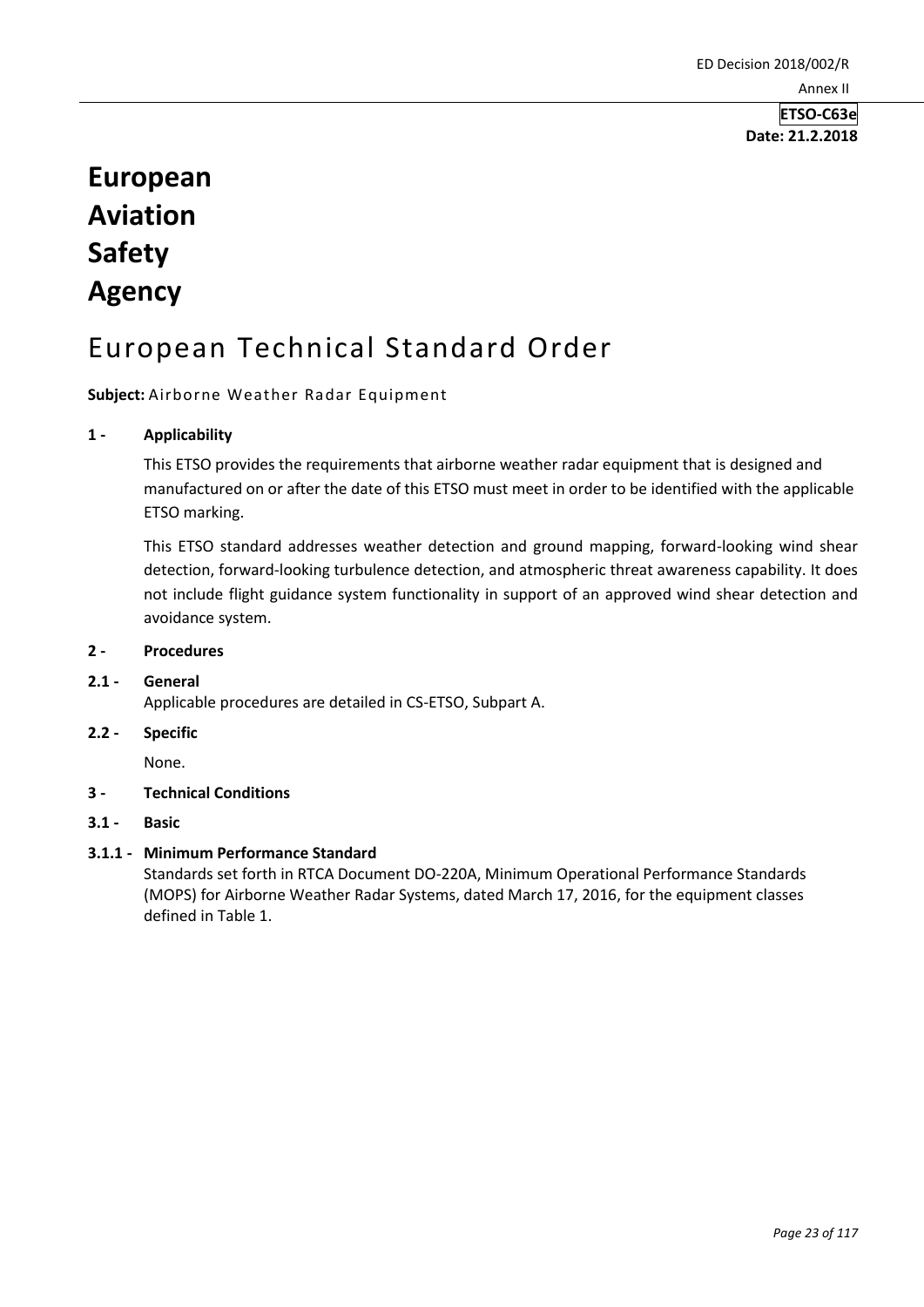# **ETSO-C63e Date: 21.2.2018**

| <b>Equipment</b><br><b>Class</b> | <b>Equipment Type</b>                                                | <b>Minimum Performance Standards</b>                                                                                                      |
|----------------------------------|----------------------------------------------------------------------|-------------------------------------------------------------------------------------------------------------------------------------------|
| A                                | Forward-Looking<br>Wind shear Detection<br>Capability                | The following sections of RTCA DO-220A:                                                                                                   |
|                                  |                                                                      | Section 2.2, with the following exclusions: paragraphs<br>2.2.1.3.6, 2.2.1.3.7, 2.2.2, 2.2.4, and 2.2.5., and                             |
|                                  |                                                                      | <b>Sections</b><br>2.3 (performance under environmental<br>conditions) and 2.4 (test requirements) as applicable to the<br>class          |
| B                                | Forward-Looking<br><b>Turbulence Detection</b><br>Capability         | The following sections of RTCA DO-220A:                                                                                                   |
|                                  |                                                                      | Section 2.2, with the following exclusions: paragraphs<br>2.2.1.3.5, 2.2.1.3.7, 2.2.2, 2.2.3, and 2.2.5., and                             |
|                                  |                                                                      | 2.3<br>(performance<br>under<br><b>Sections</b><br>environmental<br>conditions) and 2.4 (test requirements) as applicable to the<br>class |
| С                                | Airborne Weather and<br><b>Ground Mapping</b><br><b>Pulsed Radar</b> | The following sections of RTCA DO-220A:                                                                                                   |
|                                  |                                                                      | Section 2.2, with the following exclusions: paragraphs<br>2.2.1.3.5, 2.2.1.3.6, 2.2.1.3.7, 2.2.3, 2.2.4, and 2.2.5., and                  |
|                                  |                                                                      | (performance<br>under<br><b>Sections</b><br>2.3<br>environmental<br>conditions) and 2.4 (test requirements) as applicable to the<br>class |
| D                                | Atmospheric Threat<br><b>Awareness Capability</b>                    | The following sections of RTCA DO-220A:                                                                                                   |
|                                  |                                                                      | Section 2.2, with the following exclusions: paragraphs<br>2.2.1.3.5, 2.2.1.3.6, 2.2.2, 2.2.3, and 2.2.4.                                  |
|                                  |                                                                      | <b>Sections</b><br>2.3<br>(performance<br>under<br>environmental<br>conditions) and 2.4 (test requirements) as applicable to the<br>class |

Table 1 - Airborne Weather Radar Equipment Classes and Applicable MPS

Any of these classes may be implemented individually or in combination. Therefore, a piece of equipment may be eligible for one or more classes.

# **Functionality**

This ETSO standard applies to equipment intended to:

- (1) Provide airborne wind shear detection (equipment Class A). Equipment Class A provides forward-looking wind shear detection functionality. However, this ETSO does not include flight guidance system functionality in support of an approved wind shear detection and avoidance system;
- (2) Provide advanced and advisory indication of potentially hazardous turbulence conditions detectable by weather radar, together with other flight information, to assist pilots with turbulence avoidance decisions (Equipment Class B);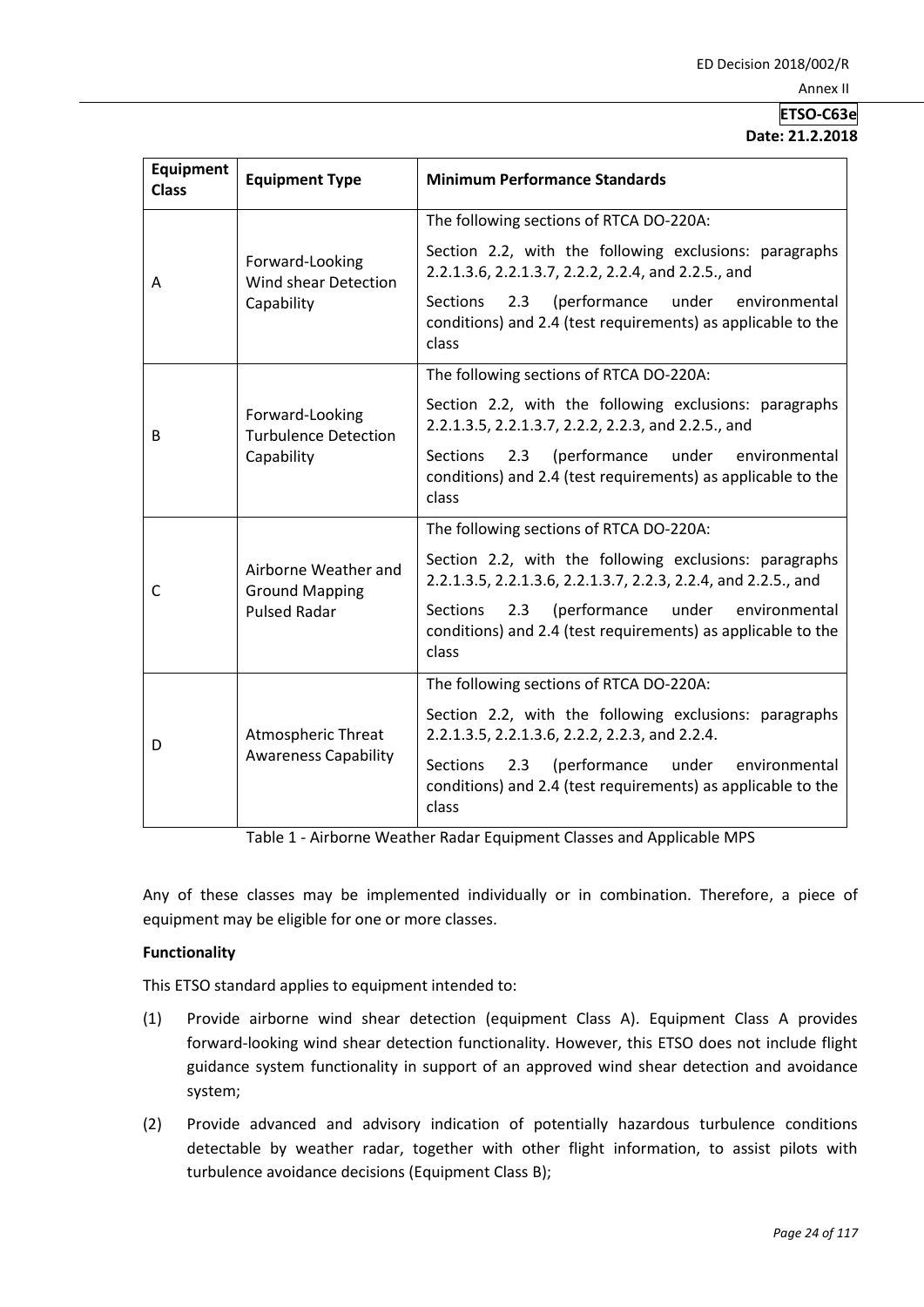# **ETSO-C63e Date: 21.2.2018**

- (3) Detect and display echoes from precipitation to assist in flight crew analysis of weather. Maintain contact with geographic features such as international shoreline boundaries as a supplement to navigational orientation (Equipment Class C); and
- (4) Provide timely and advisory information to pilots to enhance their situational awareness of atmospheric activity and assist with atmospheric threat avoidance decisions (Equipment Class D).
- **3.1.2 - Environmental Standard**  See CS-ETSO, Subpart A, paragraph 2.1
- **3.1.3 - Software**  See CS-ETSO, Subpart A, paragraph 2.2
- **3.1.4 - Electronic Hardware**

See CS-ETSO, Subpart A, paragraph 2.3

**3.2 - Specific**

## **3.2.1 - Failure Condition Classification**

See CS-ETSO, Subpart A, paragraph 2.4.

Failure of the function defined in paragraphs 3.1.1(2) or 3.1.1(4) resulting in unannunciated malfunction of the function is a minor failure condition.

Failure of the function defined in paragraph 3.1.1(1) or 3.1.1(3) resulting in unannunciated malfunction of the function or missed detection is a major failure condition.

Loss of the functions defined in paragraph 3.1.1 is a minor failure condition.

## **3.2.2 - Installation Manual**

The applicant should provide a manual(s) containing the following items:

- (1) Operating instructions and equipment limitations sufficient to describe the equipment's operational capability;
- (2) For Equipment Class B, identify the installation instructions for the identified aircraft class selected from RTCA/DO-220A, paragraph 2.2.4.1, Table 2-4;
- (3) Expected radome performance for the electromagnetic signals passing through it (paragraph 2.2 of RTCA DO-213A, Minimum Operational Performance Standards for Nose-Mounted Radomes, dated March 17, 2016);
- (4) Weather performance index (range) in accordance with the requirements of RTCA DO-220A; and
- (5) Wind shear detection range in accordance with the requirements of RTCA DO-220A.

## **4 - Marking**

## **4.1 - General**

Marking is detailed in CS-ETSO, Subpart A, paragraph 1.2.

## **4.2 - Specific**

The marking must also include the equipment class, as defined in Table 1.

## **5 - Availability of Referenced Document**